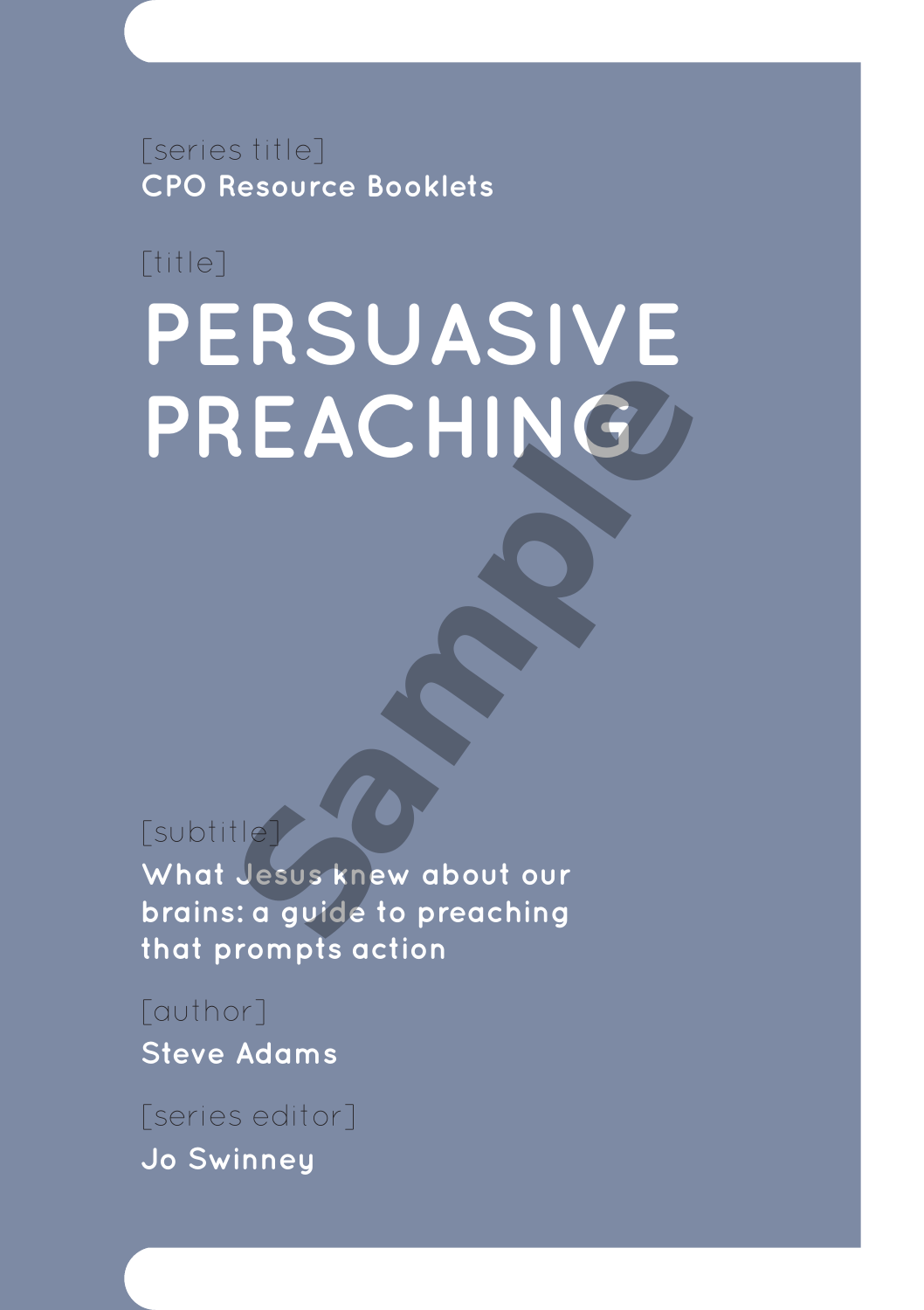CPO Church Resource Booklets are aimed at training, informing and equipping churches in the communication, outreach and evangelism. Produced in partnership with organisations and individuals with valuable knowledge and experience in these three streams, the Church Resource<br>Booklets are accessible, affordable and applicable From a state in the state of the brain in the control of the brain is the state of the brain in the state of the brain is the control of the brain in the control of the brain is the control of the brain in the control of t

# [ ] **INTRODUCTION**

19 generations ago, in 1537, my great uncle Thomas lost his job. For preaching's sake, this turned out to be jolly good news. Uncle Thomas was Prior of Warbleton Priory – and as Henry VIII got busy dissolving religious houses, into that vacuum went Uncle's Holy House. But that vacuum created space for a monumental claim, by one of God's radicals, to take root:

### *The Pope could be replaced by a sermon communicating Christ's freedom - Martin Luther*

It seems a titanic shame then if, 500 years later, sermons trying to communicate Christ's freedom are watered down with an unexpected dilutant: conclusion! Communication to riders on a tandem bike, in a language only the rear rider understands, will have little impact on the direction of the bike as the rear rider can't steer or brake.

Every time we communicate, we speak in either a language which communicates with the CentreBrain action region (the front tandem rider) or the OuterBrain conclusion region (the rear rider). So how we frame our message determines whether our words act like a key to unlock action, or like a conclusion, which involves no action at all.

### **The brain's two regions**

The action-region – in the central area of the brain

The conclusion region – in the outer area of the brain

,,

Jesus knew this. Time and neuroscience have sharpened our understanding of Jesus' preaching and tell us he was well aware of these 'keys' to action or conclusion. And his words were framed to speak to the first of the two areas of the brain.